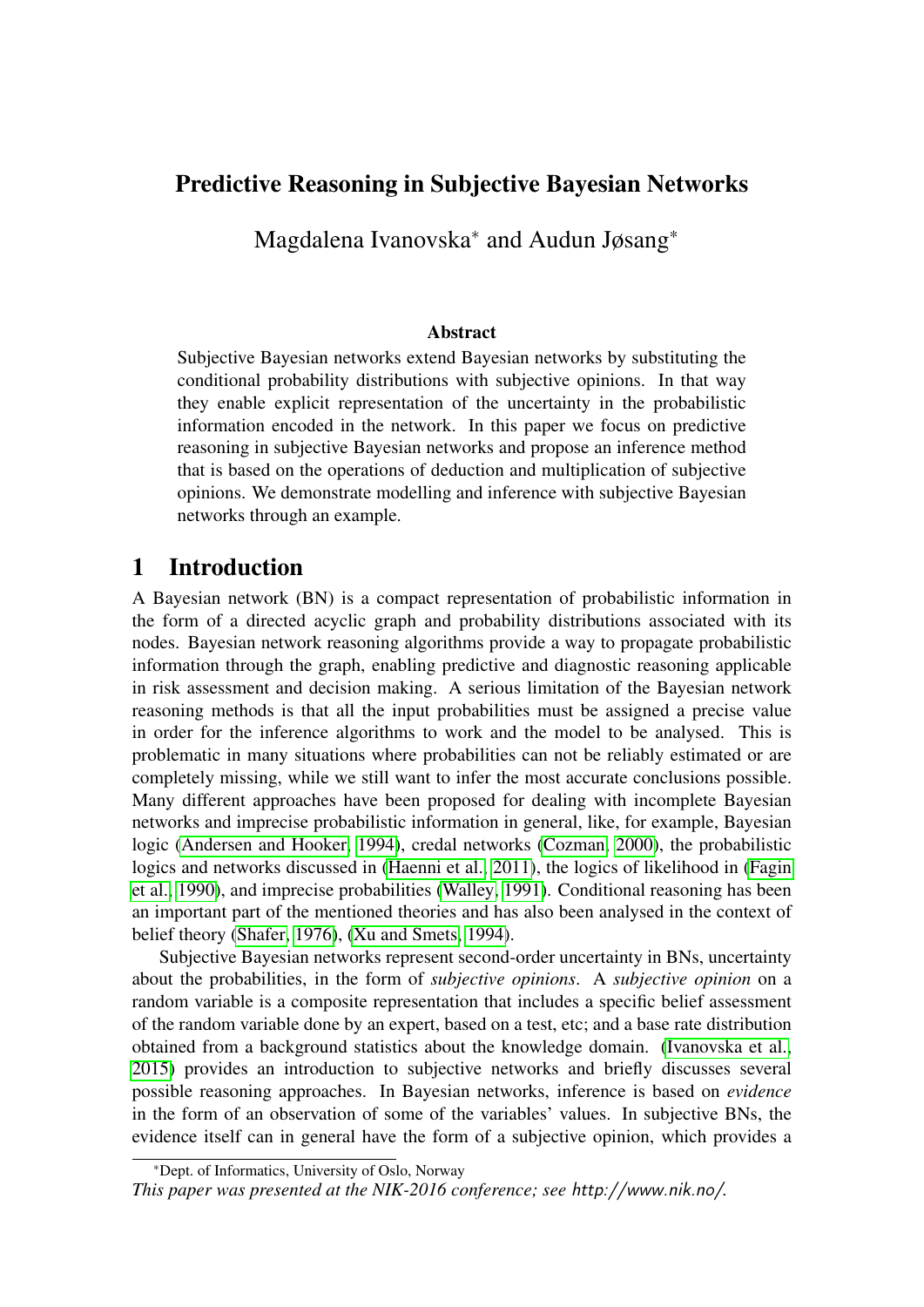way of representing soft evidence like, for example, vague observations. In this paper we propose a method for predictive reasoning in subjective BNs which provides a way of propagating subjective evidence from variables to their descendants in the graph. The proposed method combines the deduction operation for subjective opinions described in [\(Ivanovska et al., 2016\)](#page-11-7) and the operation for multiplication of opinions introduced in [\(Jøsang and McAnally, 2004\)](#page-11-8).

In Section [2](#page-1-0) we introduce subjective BNs providing the necessary preliminaries for Bayesian networks and subjective opinions, but assuming that the reader is familiar with the basics of probability theory. In Section [3](#page-3-0) we review the operations of deduction and multiplication of subjective opinions and propose a method for predictive reasoning in subjective BNs. In Section [4](#page-8-0) we provide an example to demonstrate the method. In Section [5](#page-10-1) we summarize the results of the paper and discuss topics for future work.

# <span id="page-1-0"></span>2 Subjective Bayesian Networks

#### Bayesian Networks

A *Bayesian network* [\(Pearl, 1988\)](#page-11-9) with *n* variables is a directed acyclic graph (DAG) with random variables  $V = \{X_1, \ldots, X_n\}$  as nodes, and a set of conditional probability distributions  $p(X_i|Pa(X_i))$  associated with each node  $X_i$  containing one probability distribution  $p(X_i|pa(X_i))$  of  $X_i$  for every assignment of values  $pa(X_i)$  to its parent nodes  $Pa(X_i)$ .

If the Markov property holds for the given DAG and the joint distribution *p* of the variables  $X_1, \ldots, X_n$  (Every node is conditionally independent of its non-descendant nodes given its parent nodes in the graph,  $I(X_i, ND(X_i) | Pa(X_i))$ , then *p* is determined from the input information in the network as follows:

$$
p(x_1,...,x_n) = \prod_{i=1}^n p(x_i|pa(X_i)),
$$
\n(1)

where  $pa(X_i)$  is the assignment of the parents of  $X_i$  that corresponds to the tuple  $(x_1, \ldots, x_n)$ .

The general *belief update* problem in Bayesian networks is the following: Given evidence in the form of an *observation* of the value of a variable *X*, to find the probability distribution of another variable *Y* (*X* and *Y* can also be subsets of *V*). There are different *belief propagation* methods for solving this problem which make use of the conditional independencies embedded in the graph.

Of importance for our later discussion is the graphical criterion for conditional independence in Bayesian networks, called *d*-separation (see, for example, [\(Neapolitan,](#page-11-10) [2003\)](#page-11-10)): For three disjoint sets of nodes *X*, *Y*, and *Z* in a DAG, we say that *Z d-separates X* from *Y*, if every path between a node from *X* and a node from *Y* is *blocked* by *Z*, meaning: 1) there is a node on the path that delivers an arrow and belongs to *Z*, or 2) there is a node on the path with converging arrows that is neither in *Z* nor has a descendant that is in *Z*. If *X* and *Y* are *d*-separated by *Z*, then they are independent given *Z*, *I*(*X*,*Y*|*Z*).

#### Subjective Opinions

Let *X* be a random variable. A *subjective opinion* on *X* [\(Jøsang, 2008\)](#page-11-11) is a tuple:

$$
\omega_X = (b_X, u_X, a_X), \qquad (2)
$$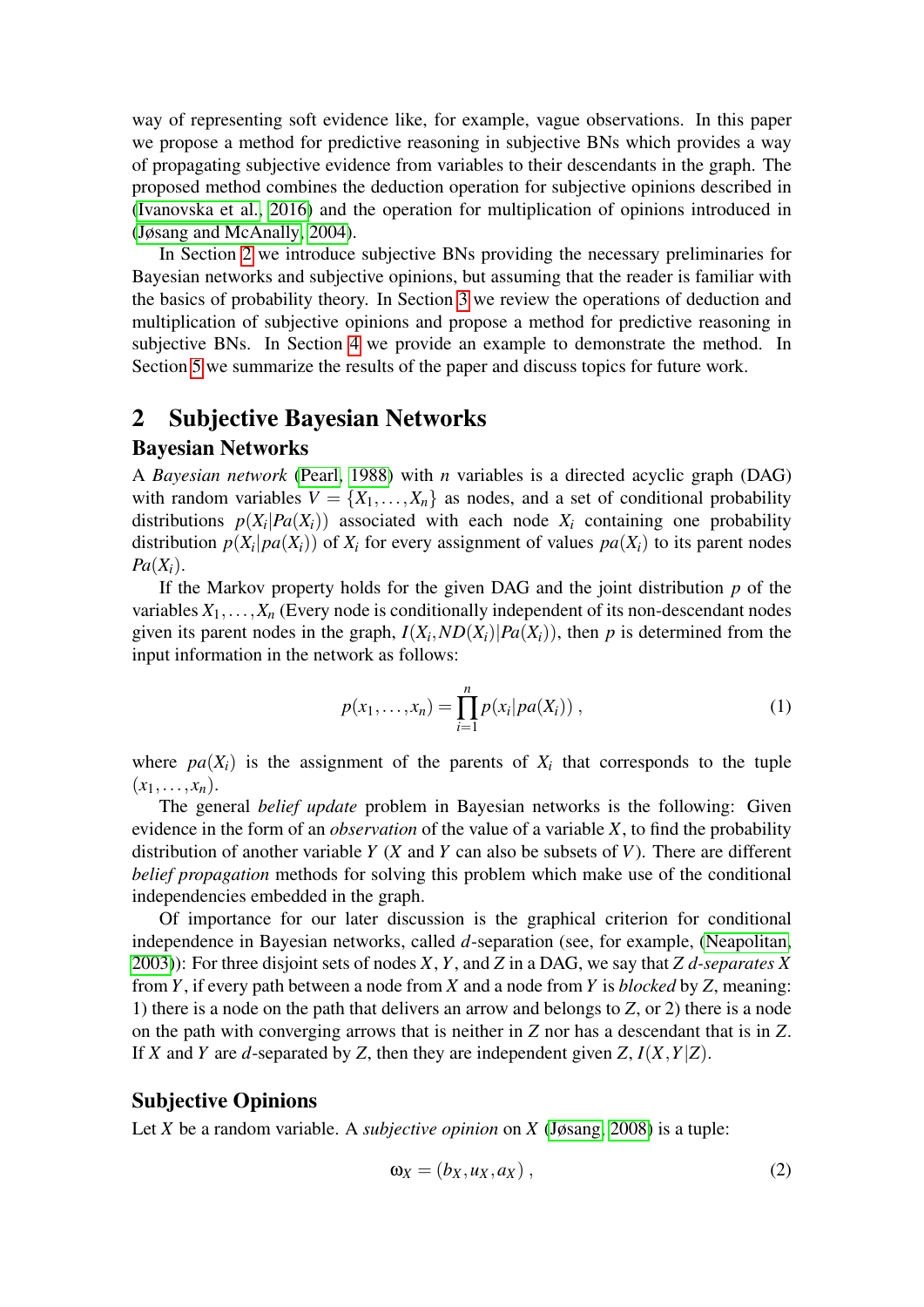where  $b_X : \mathbb{X} \to [0,1]$  is a *belief mass distribution*,  $u_X \in [0,1]$  is an *uncertainty mass*, and  $a_X : \mathbb{X} \to [0,1]$  is a *base rate distribution* of *X*, satisfying the following additivity constraints:<sup>[1](#page-2-0)</sup>

<span id="page-2-1"></span>
$$
u_X + \sum_{x \in \mathbb{X}} b_X(x) = 1 \tag{3}
$$

$$
\sum_{x \in \mathbb{X}} a_X(x) = 1 \tag{4}
$$

The beliefs and the uncertainty mass are a result of a specific analysis of the random variable by applying expert knowledge, experiments, or a personal judgement.  $b_X(x)$  is the belief that  $X$  takes the value  $x$  expressed as a degree in  $[0,1]$ . It represents the amount of experimental or analytical evidence in favour of  $x$ .  $u<sub>X</sub>$  is a single value, representing the degree of uncertainty about the belief analysis. It represents lack of evidence that can be due to lack of knowledge or expertise, or insufficient experimental analysis. The base rate *a<sup>X</sup>* is a prior probability distribution of *X* that reflects domain knowledge relevant to the specific analysis, most usually relevant statistical information. For example, a doctor wants to determine whether a patient suffers from depression. Based on examinations and tests, she concludes that the collected evidence is 10% inconclusive, but is still two times more in support of the diagnosis that the patient suffers from depression than of the opposite one. As a result, the doctor assigns 0.6 belief mass to the patient suffering from depression and 0.3 belief mass to the opposite diagnosis, complemented by 0.1 uncertainty mass. The probability that a random person in the population suffers from depression is 5% and this fact determines the base rates in the doctor's subjective opinion about the condition of the patient.

A subjective opinion in which  $u<sub>X</sub> = 0$ , i.e. an opinion without any uncertainty, is called a *dogmatic opinion*. Dogmatic opinions correspond to probability distributions. A dogmatic opinion for which  $b_X(x) = 1$ , for some  $x \in \mathbb{X}$ , is called an *absolute opinion*. Absolute opinions correspond to observations. In contrast, an opinion for which  $u<sub>X</sub> = 1$ (and consequently  $b_X(x) = 0$ , for every *x*) is called a *vacuous opinion*. For a given multinomial opinion ω*<sup>X</sup>* we define its corresponding *projected probability distribution*  $P_X : X \to [0,1]$  in the following way:

<span id="page-2-2"></span>
$$
P_X(x) = b_X(x) + a_X(x) u_X.
$$
 (5)

 $P_X(x)$  is an estimate for the probability of *x* which varies from the base rate value, in the case of complete ignorance  $(u_X = 1)$ , to the actual probability in the case  $u_X = 0$ . In the correspondence between subjective opinions on a random variable and multinomial Dirichlet model [\(Walley, 1996\)](#page-11-12) of its distribution given in [\(Jøsang and McAnally, 2004\)](#page-11-8), the belief mass  $b_X(x)$  is proportional to the number of observations of x,  $n(x_i)$ , while  $u_X$ is inversely proportional to the total number of observations *N*:

$$
b_X(x_i) = \frac{n(x_i)}{N+s} \,, \ \ u_X = \frac{s}{N+s} \,, \tag{6}
$$

where  $s$  is the Dirichlet strength. Then  $P_X$  corresponds to the mean distribution of the Dirichlet posterior, if *a<sup>X</sup>* is the mean of the Dirichlet prior.

A *joint subjective opinion* on variables  $X_1, \ldots, X_n, n \geq 2$ , is a tuple:

$$
\omega_{X_1...X_n} = (b_{X_1...X_n}, u_{X_1...X_n}, a_{X_1...X_n}),
$$
\n(7)

<span id="page-2-0"></span><sup>1</sup>This definition is for a *multinomial subjective opinion*. In general, we can define *hyper opinions*, where  $b_X : \mathcal{R}(\mathbb{X}) = 2^{\mathbb{X}} \setminus \{ \mathbb{X}, \mathbf{0} \}$ , and operate with them through their multinomial projections (see [\(Ivanovska](#page-11-7) [et al., 2016\)](#page-11-7)).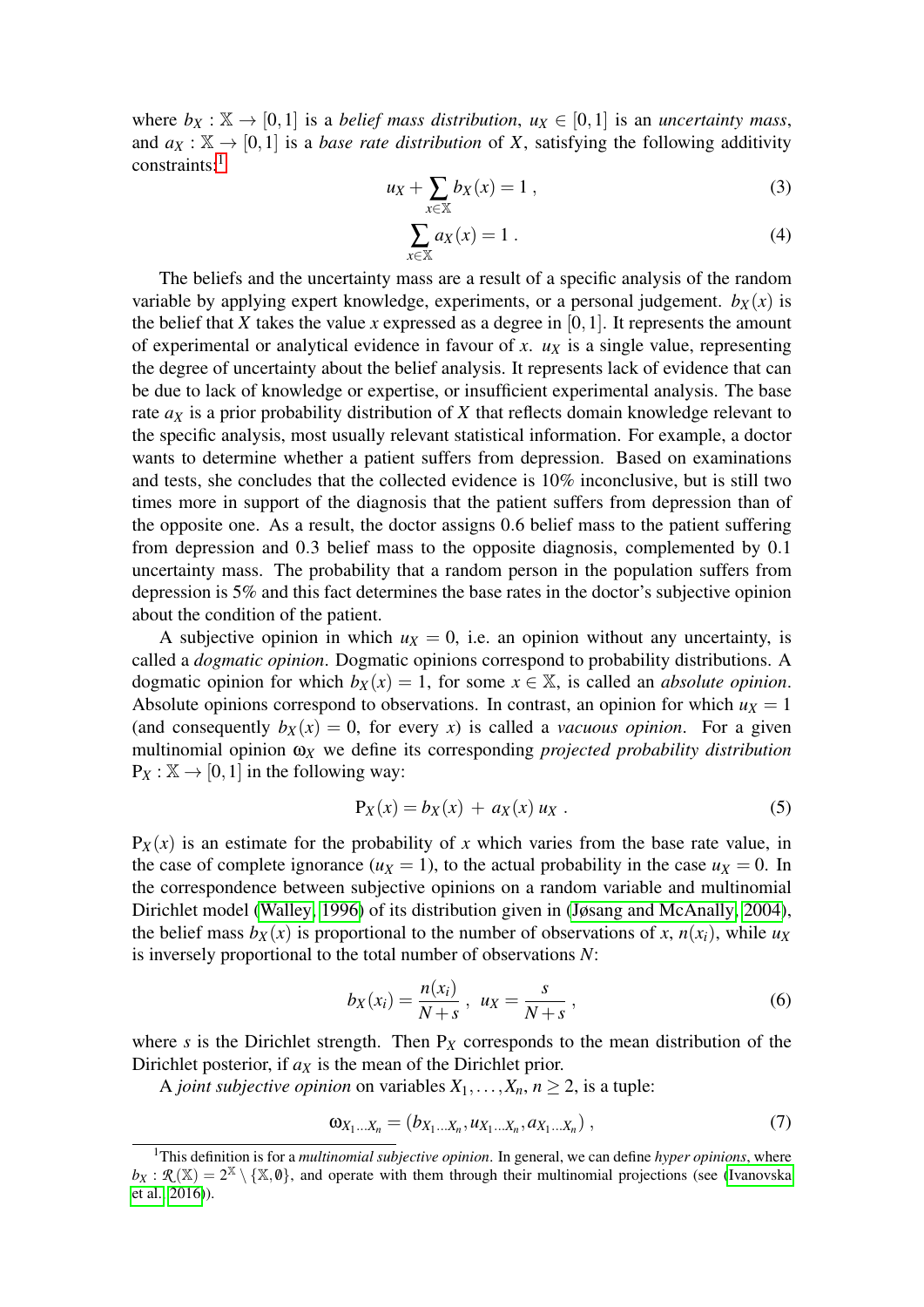where  $b_{X_1...X_n}$ :  $\mathbb{X}_1 \times \ldots \times \mathbb{X}_n \to [0,1]$  and  $u_{X_1...X_n} \in [0,1]$  satisfy the additivity condition in Eq.[\(3\)](#page-2-1) and  $a_{X_1...X_n}$  is a joint probability distribution of the variables  $X_1,...,X_n$ . Given two sets of random variables *X* and *Y*, a *conditional opinion* on *Y* given that *X* takes the value *x* is a subjective opinion on *Y* defined as a tuple:

$$
\mathbf{\omega}_{Y|x} = (b_{Y|x}, u_{Y|x}, a_{Y|x}), \qquad (8)
$$

where  $b_{Y|x} : \mathbb{Y} \to [0,1]$  and  $u_{Y|x} \in [0,1]$  satisfy the condition in Eq.[\(3\)](#page-2-1) and  $a_{Y|x} : \mathbb{Y} \to [0,1]$ is a probability distribution of *Y*. We use the notation  $\omega_{Y|X}$  for a set of conditional opinions on *Y*, one for each value of *X*, i.e.:

$$
\omega_{Y|X} = \{ \omega_{Y|x} \mid x \in \mathbb{X} \} . \tag{9}
$$

#### Subjective Bayesian Networks

A *subjective Bayesian network (SBN)* is a generalization of a classical Bayesian network where each probability distribution  $p(X|pa(X))$  is represented with an opinion about it,  $\omega_{X|pa(X)}$  (Fig[.1\)](#page-4-0).

The inference problem of *opinion update* in an SBN can be formulated as follows: Given a subjective opinion on an evidence variable *X* to derive a subjective opinion on a target variable *Y*. [2](#page-3-1) This means that, unlike in the case of BNs, we allow for *soft evidence*, evidence in the form of a general subjective opinion, not only an absolute one (observation). We denote the derived opinion by  $\omega_{Y||X}$ . If *X* is a root node, then  $\omega_{Y||X}$ is the marginal opinion on *Y* derived from the network's input. In the case when *X* is not a root node, we assume that by providing an opinion  $\omega_X$ , we ignore the opinion on *X* that would be derived from the network's input, i.e. we "delete" the arrows between *X* and its parent nodes. A general inference procedure for deriving  $\omega_{Y||X}$  would ideally be performed in the following steps:

- 1. The projected probability of the resulting opinion is determined from the projected probabilities of the given opinions using standard BNs reasoning methods.
- 2. The base rate of the resulting opinion is either given *a priori*, or determined from the given ones by Bayesian reasoning or other specified methods.
- 3. The uncertainty mass and the beliefs are determined by implementing the result of 1. and 2. in Eq.[\(5\)](#page-2-2), and setting additional constrains that they should satisfy in the specific inference.

While 1. and 2. can be defined in a generic way, it is hard to think of general constrains to be imposed on  $u_{Y||X}$  and  $b_{Y||X}$  that would apply independently of the position of the evidence and target variable in the graph. That is the reason we apply a piece-wise reasoning strategy, which follows the direction of the arrows in the graph and applies one operation (having its own constraints on the resulting opinion) at a time.

# <span id="page-3-0"></span>3 Predictive Reasoning in SBNs

*Predictive reasoning* in Bayesian networks [\(Korb and Nicholson, 2010\)](#page-11-13) is the reasoning along the direction of the arrows in the DAG in the sense that the target variable is a descendant of the evidence variables. Determining the marginal probability

<span id="page-3-1"></span> $2$ The discussion in the paper is limited to opinion update with one evidence and one target variable.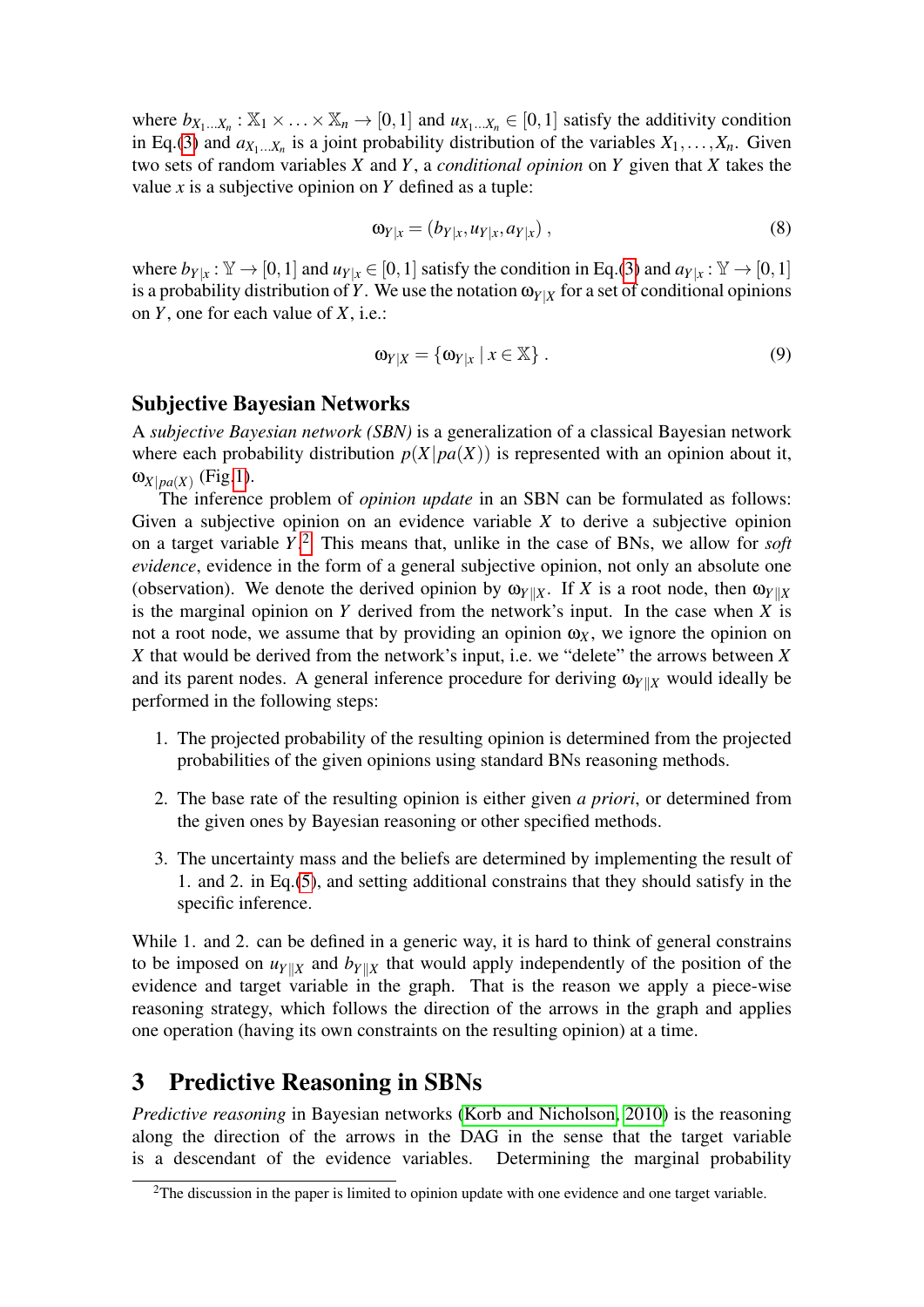

<span id="page-4-0"></span>Figure 1: Three-node subjective Bayesian networks

distribution of a variable can be considered a special case of predictive reasoning where the set of evidence variables is empty. We present a method for predictive reasoning in SBNs that combines the subjective logic operations of deduction and multiplication. The deduction operation propagates information from parents to children, while multiplications operation derives the joint opinion from the individual opinions of two or more independent variables. We provide a short review of the deduction and multiplication operation. Then we propose an inference method for singly-connected and a class of multiply-connected networks. The proposed method is an extension of the discussion for predictive reasoning in singly-connected networks provided in [\(Ivanovska](#page-11-7) [et al., 2016\)](#page-11-7).

#### Subjective Logic Deduction

Given a set of opinions  $\omega_{Y|X}$  and a subjective opinion  $\omega_X$ , the goal of the operation of deduction is to derive a subjective opinion on *Y*,  $\omega_{Y||X}$ . We denote this by the following expression:

$$
\omega_{Y||X} = \omega_{Y|X} \circ \omega_X \ . \tag{10}
$$

First the projected probability distribution of  $\omega_{Y|X}$  is determined as follows:<sup>[3](#page-4-1)</sup>

<span id="page-4-2"></span>
$$
P(y||X) = \sum_{x \in X} P(x)P(y|x).
$$
 (11)

The base rate  $a<sub>Y</sub>$  is determined by an equation similar to Eq.[\(11\)](#page-4-2) or supplied from another source (statistics). It remains to determine the uncertainty and the beliefs of the deduced opinion.

For the belief masses of the deduced opinion  $\omega_{Y|X}$ , we assume the following:

<span id="page-4-3"></span>
$$
b_{y\|X} \ge \min_{x \in \mathbb{X}} \{b_{y|x}\},\tag{12}
$$

for every  $y \in Y$ , which can be found as a *principle of plausible reasoning* in [\(Pearl, 1990\)](#page-11-14).

Let  $\omega_{Y|\hat{X}}$  be the deduced opinion from the vacuous opinion  $\widehat{\omega}_X$  with a base rate  $a_X$ . Then  $u_{Y\|\hat{Y}}$  is determined as the maximum possible uncertainty mass value under the conditions imposed by Eq. $(12)$  and Eq. $(11)$  applied to a vacuous opinion. The result is the following expression:

$$
u_{Y\|\widehat{X}} = \min_{y \in \mathbb{Y}} \frac{\sum_{x} P(y|x) a_x - \min_{x} b_{y|x}}{a_y} \,. \tag{13}
$$

<span id="page-4-1"></span> $3$ Note that we use simplified notation for the projected probabilities, beliefs, and base rates, for example, *P*(*x*) is an abbreviation for *P<sub>X</sub>*(*x*),  $b_{y|X}$  is an abbreviation for  $b_{Y|X}(y)$ .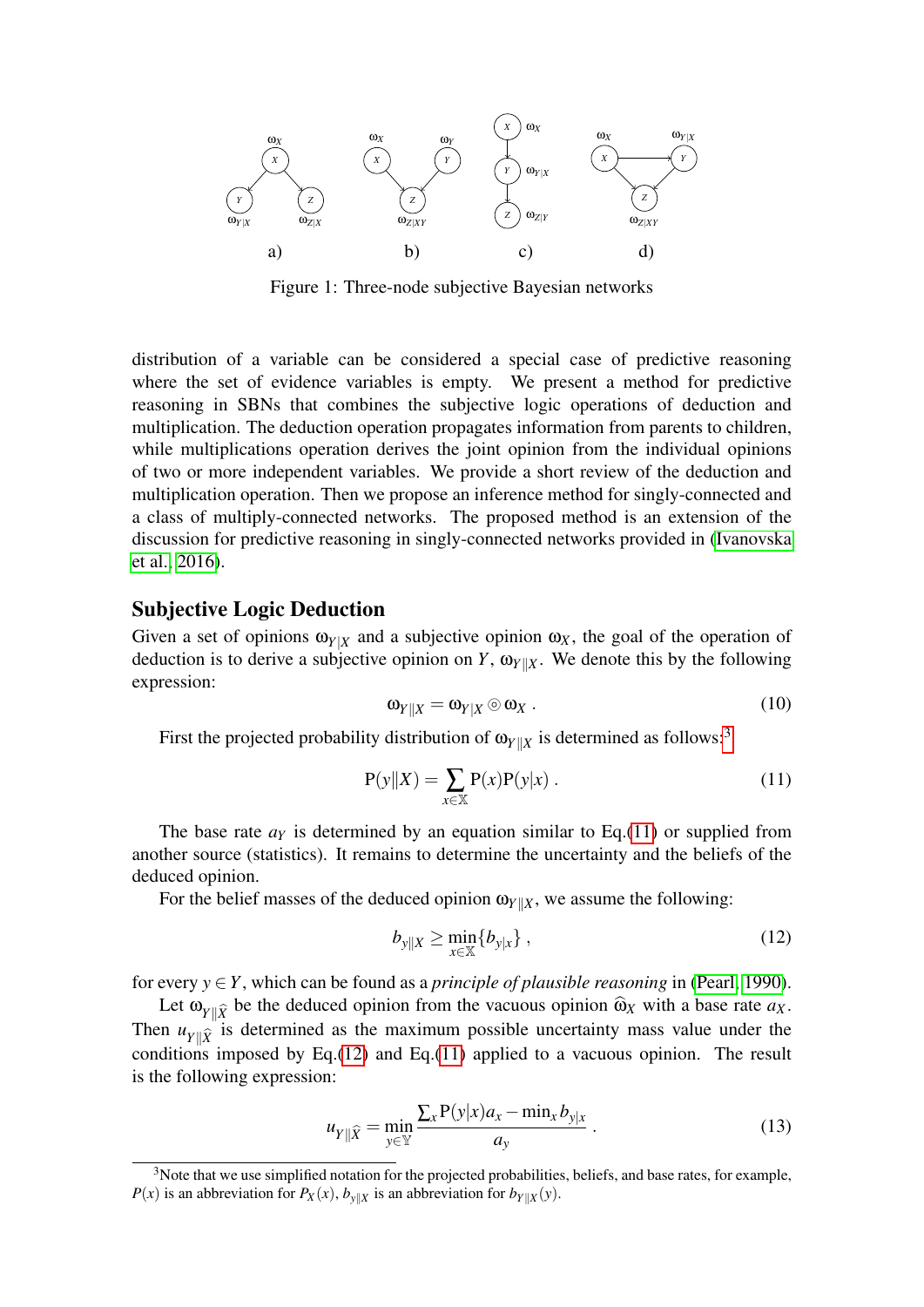The uncertainty of the opinion  $\omega_{Y|X}$  deduced from an arbitrary  $\omega_X$  is then determined as the weighted average of the uncertainty mass  $u_{\gamma \parallel \widehat{X}}$  and the uncertainty masses of the given conditional opinions:

<span id="page-5-0"></span>
$$
u_{Y||X} = u_X u_{Y||\widehat{X}} + \sum_{x \in \mathbb{X}} b_x u_{Y|x} .
$$
 (14)

Eq.[\(14\)](#page-5-0) is the unique transformation that maps  $\hat{\omega}_X$  into  $u_{Y|\hat{X}}$ , and the corresponding absolute opinions on *X* into  $u_{Y|x}$ , for  $x \in \mathbb{X}$ . Once we have the uncertainty mass of the deduced opinion, the beliefs are easily derived as a consequence, applying Eq.[\(5\)](#page-2-2).<sup>[4](#page-5-1)</sup>

Deduction can be generalized for the case when *Y* has parents  $X_1 \dots X_k$ , where  $k \geq 2$ . Then the input arguments for the deduction operation are: 1) a joint opinion on the parents  $\omega_{X_1...X_k}$ ; and 2) a set of conditional opinions  $\omega_{Y|X_1...X_k}$  on *Y*, one for each combination of values of its parents. While the set of conditional opinions  $\omega_{Y|X_1...X_k}$  is a part of the input in a subjective Bayesian network, the joint opinion  $\omega_{X_1...X_k}$  would have to be derived. For this purpose we use the multiplication operation described in the next section.

#### Subjective Logic Multiplication

Given subjective opinions  $\omega_X$  and  $\omega_Y$  on two probabilistically independent variables X and *Y*, the multiplication operation derives an opinion  $\omega_{XY}$  on their joint distribution. We will denote this by the following expression:

$$
\omega_{XY} = \omega_X \cdot \omega_Y \,. \tag{15}
$$

Since *X* and *Y* are probabilistically independent, the projected probability of the joint opinion satisfies the following:

<span id="page-5-2"></span>
$$
P(x, y) = P(x)P(y).
$$
 (16)

*aXY* is either obtained by a similar equation or provided separately. We will assume that  $a_{XY} = a_X a_Y$  here. Applying Eq.[\(5\)](#page-2-2) in Eq.[\(16\)](#page-5-2), we obtain:

<span id="page-5-3"></span>
$$
u_{XY} = \frac{b_x b_y + b_x u_Y a_y + u_X a_x b_y + u_X u_Y a_x a_y - b_{xy}}{a_x a_y} \,. \tag{17}
$$

We impose the following requirement on the beliefs:

<span id="page-5-4"></span>
$$
b_{xy} \ge b_x b_y \,. \tag{18}
$$

For every pair of values *x* and *y*, the maximum value on the right-hand side of Eq.[\(17\)](#page-5-3) is achieved for the smallest allowable value of  $b_{xy}$ , which is  $b_{xy} = b_x b_y$ . We denote that value with  $u_{xy}$ . Applying the latter in Eq.[\(17\)](#page-5-3), we obtain:

$$
u_{xy} = \frac{b_x}{a_x} u_Y + u_X \frac{b_y}{a_y} + u_X u_Y \tag{19}
$$

We take  $u_{XY}$  to be the minimum of these values, i.e.  $u_{XY} = \min_{x,y} \{u_{xy}\}$ , to assure that Eq.[\(18\)](#page-5-4) always holds. This leads to the following expression:

<span id="page-5-5"></span>
$$
u_{XY} = \min_{x,y} \left\{ \frac{b_x}{a_x} u_Y + u_X \frac{b_y}{a_y} + u_X u_Y \right\}.
$$
 (20)

The beliefs  $b_{xy}$ , for  $x \in \mathbb{X}$  and  $y \in \mathbb{Y}$ , then follow as a consequence of Eq.[\(16\)](#page-5-2), Eq.[\(20\)](#page-5-5), and Eq. $(5)$ .

<span id="page-5-1"></span><sup>4</sup>Note that the operation uses only unconditional base rates for *Y*. This is necessary for the condition in Eq.[\(12\)](#page-4-3) to hold for the beliefs of  $\omega_{Y|X}$ . Relaxing on this constraint, we can consider conditional base rates as well.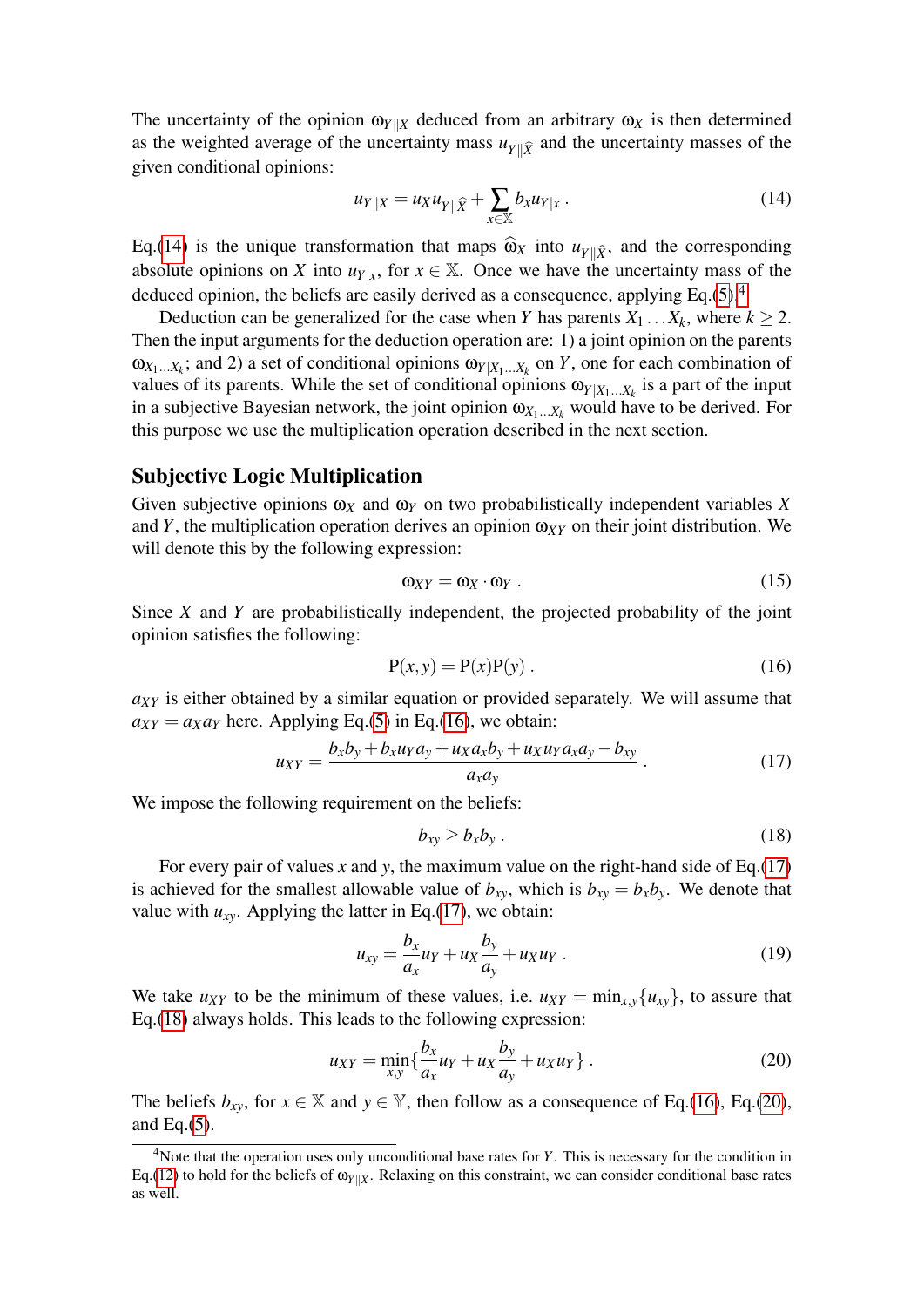#### Reasoning in Three-Node Structures

In this section we analyse the cases of predictive reasoning that appear in the subjective networks given in Fig[.1\(](#page-4-0)a, b, c). The underlying graphs represent the three basic independence structures.

In the *common cause* network given in Fig[.1\(](#page-4-0)a), the only case of predictive reasoning is when we are given a subjective opinion on *X* and want to derive an opinion on *Y* or *Z*. Then only the deduction operation is used in deriving the opinions  $\omega_{Y|X}$  and  $\omega_{Z|X}$  from the opinion  $\omega_X$  and the corresponding sets of conditionals given in the network. In this paper we are generally interested in inference with one evidence and one target variable, but it is worth mentioning that in Fig[.1\(](#page-4-0)a), we could easily combine the operations of deduction and multiplication to derive an opinion  $\omega_{YZ|X}$  given  $\omega_X$ . First we obtain the set  $\omega_{YZ|X}$  by a series of multiplications:  $\omega_{YZ|x} = \omega_{Y|x} \cdot \omega_{Z|x}$ , for every  $x \in \mathbb{X}$ , and then we obtain  $\omega_{YZ|X}$  applying deduction on  $\omega_{YZ|X}$  and  $\omega_X$ . Multiplication operation can be applied here because the independence relation  $I(Y, Z|X)$  holds.

In the *common effect* network in Fig[.1\(](#page-4-0)b), the most natural case of predictive reasoning is when we are given opinions on the parents *X* and *Y*, and want to derive an opinion on the child *Z*. Since the variables *X* and *Y* in this network are probabilistically independent, we can apply the multiplication operation on the subjective opinions  $\omega_X$  and  $\omega_Y$  to obtain the opinion  $\omega_{XY}$ . Then  $\omega_{Z|XY} = \omega_{Z|XY} \otimes \omega_{XY}$ . The case that fits the general inference problem we are treating here is when we have a single piece of evidence, i.e. evidence on one of the parents, for example  $\omega_X$ , and want to derive a subjective opinion on Z. We obtain  $ω_{Z||X}$  in the same way as  $ω_{Z||XY}$  here.

In the *chain network* in Fig[.1\(](#page-4-0)c), predictive reasoning is used when evidence  $\omega_X$  is given, and opinion  $\omega_{Y|X}$  is derived by deduction. Applying deduction further on  $\omega_{Y|X}$  and  $ω_{Z|Y}$  would complete a predictive reasoning from *X* to *Z* deriving  $ω_{Z|X}$ . Alternatively, we could use two consecutive deductions on the absolute opinions on *X*, through  $\omega_{Y|X}$  and  $ω_{Z|Y}$ , to derive a set of opinions  $ω_{Z|X}$ , and then use this set to deduce  $ω_{Z|X}$  from  $ω_X$ . The first method is preferable though, since it is more direct, involving less operations. If evidence in the form of a subjective opinion  $\omega_Y$  is available at *Y*, then applying deduction on  $\omega_Y$  and  $\omega_{Z|Y}$  we can derive  $\omega_{Z|Y}$ . In the latter inference we ignore the input opinion  $\omega_X$  that is "above" the evidence variable *Y*, and the opinion  $\omega_{Y|X}$  that can be deduced from it, since we have a new opinion (soft evidence) on the evidence variable *Y*.

#### Reasoning in Singly-Connected DAGs

A singly-connected DAG is a graph where there is only one path between any two nodes. Let *X* be the evidence variable and *Y* be the target variable in the inference, i.e. we are given a subjective opinion  $\omega_X$  and want to derive a subjective opinion  $\omega_{Y||X}$ . We distinguish between the following two cases:

- 1. The DAG is in the form of a *tree*. This means that every node has only one parent, so there is an ancestor chain between the evidence and the target:  $X_1 \rightarrow \cdots \rightarrow X_n$ where  $X_1 = X$  and  $X_n = Y$ . Then the reasoning from the evidence to the target is a generalization of the reasoning in the chain network in Fig[.1\(](#page-4-0)c), i.e.  $\omega_{Y||X}$  is obtained by *n*−1 consecutive deduction operations. If *X* is not a root node, then its ancestors in the graph are ignored in the inference.
- 2. The DAG contains V-structures, i.e. there are nodes that have multiple parents. Suppose *Z* is a node on the path between *X* and *Y* that has multiple parents. Then the parents of *Z* are probabilistically independent variables according to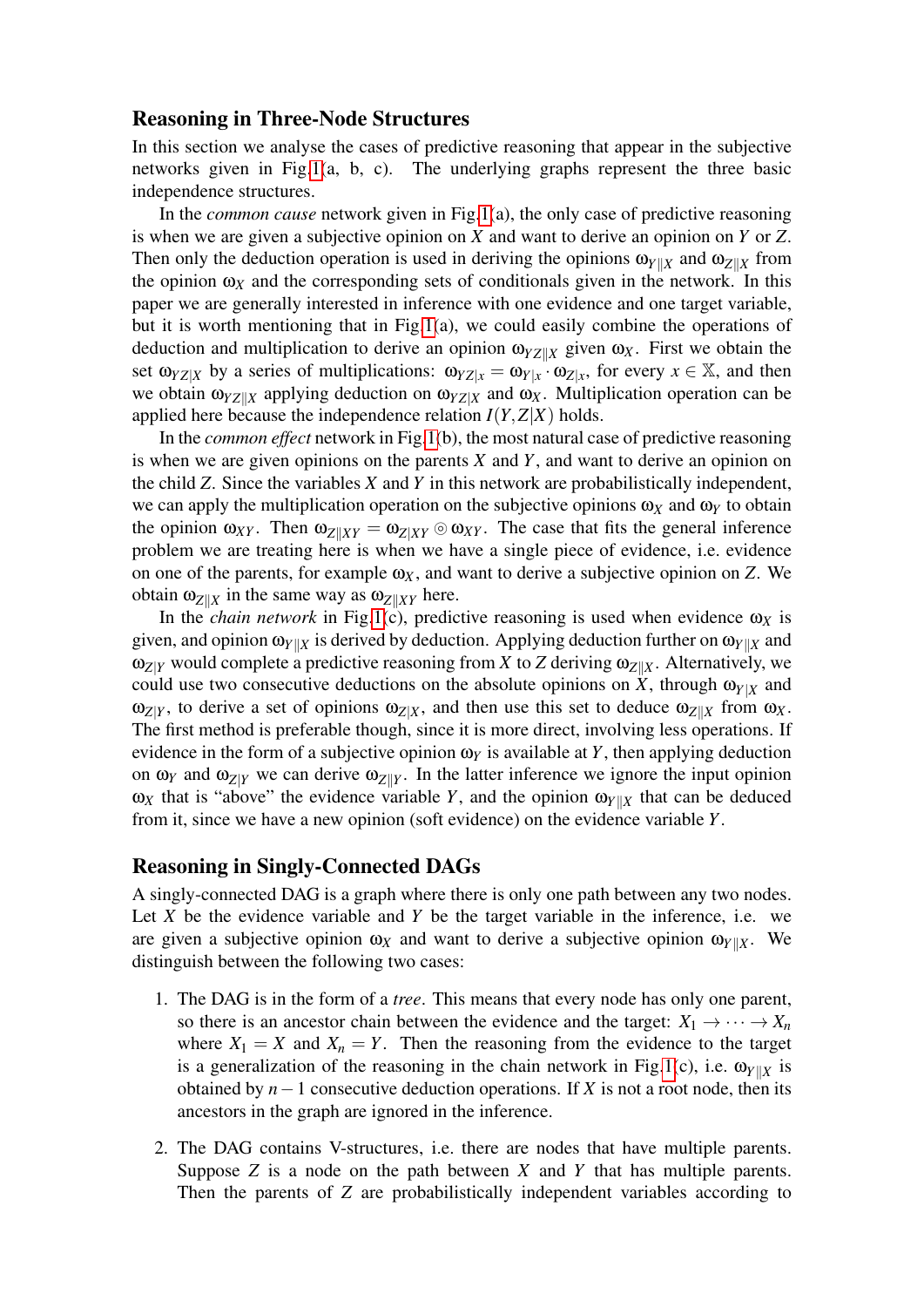the d-separation criterion since the only path between each two of them passes through *Z*, and *Z* is a node with converging arrows. This means that we can first derive subjective opinion on each of the parents of *Z* separately, and then use the multiplication operation to find  $\omega_{Pa(Z)||X}$ , which we further propagate to *Z*. Because the graph is singly-connected, the parents of *Z* have sets of ancestors that are nonintersecting, hence the deduced opinions on them are derived independently.

### <span id="page-7-0"></span>Reasoning in Multiply-Connected DAGs

Let  $X \to Y$  be an arrow in a given DAG. We call  $X \to Y$  a *shortcut* if there is another path in the graph from *X* to *Y* containing at least one node *Z* other than *X* and *Y*. Clearly, all the singly-connected graphs are graphs without shortcuts. The simplest example of a graph with a shortcut is the three-node *connected* network given in Fig[.1\(](#page-4-0)d). Already in this network, the inference problem becomes complicated due to absence of the necessary independencies. In particular, given an opinion  $\omega_X$  as evidence, we can propagate the evidence to *Y* by applying deduction, but we do not have a way of determining the opinion ω*XY* in order to propagate the evidence to *Z*. Similar problems would appear in any DAG containing shortcuts.

The simplest example of a multiply-connected DAG that does not contain shortcuts is the *directed diamond* structure given in the example in Fig[.2\(](#page-8-1)b). We can generalize the directed diamond to a *directed polygon*, which is a DAG in the shape of a polygon with two designated nodes, *start S* and *finish F*, and two directed paths of arbitrary length (greater than 1) from *S* to *F*.

If the evidence in the directed polygon is at a node *E* other than the start node *S*, then the incoming arrow in *E* is deleted, and the graph becomes singly-connected. If the evidence is a subjective opinion on the start node *S*, and the target is not the finish *F*, we perform chain reasoning. If the evidence is a subjective opinion on the start node *S*, and the target node is  $F$ , we take the following steps:

- $\omega_{P_1|s}$ ,  $\omega_{P_2|s}$ , for  $P_1, P_2 \in Pa(F)$ , for every  $s \in \mathbb{S}$ , are determined by chain reasoning.
- $\omega_{Pa(F)|s} = \omega_{P_1|s} \cdot \omega_{P_2|s}$ , for every *s*, since  $I(P_1, P_2|S)$ .
- $\omega_{Pa(F)|S} = \omega_{Pa(F)|S} \otimes \omega_S$
- $\omega_F|_{S} = \omega_F|_{Pa(F)} \otimes \omega_{Pa(F)}|_{S}$

If the DAG is consisted of two directed polygons that are connected with the start or finish nodes, and do not have any other nodes in common, then the same reasoning will still work, since the connection points will *d*-separate any path from a node in one polygon to a node in the other. More precisely, we will have one of the following cases:

- The polygons are connected at the starts, i.e.  $S_1 = S_2$ . Then the predictive inference problems in them and their solutions are completely disjoint.
- The end of one of the polygons is the start of the other, i.e.  $F_1 = S_2$ . Then any inference problem with an evidence in the "above" polygon and target in the "below" one is performed by first determining the opinion  $\omega_{F_1 \parallel F}$  by reasoning in the first polygon, and then propagating it to the target in the second polygon.
- The polygons are connected with the final nodes, i.e.  $F_1 = F_2$ . Then the only interesting case is when the target is the common node. The solution in this case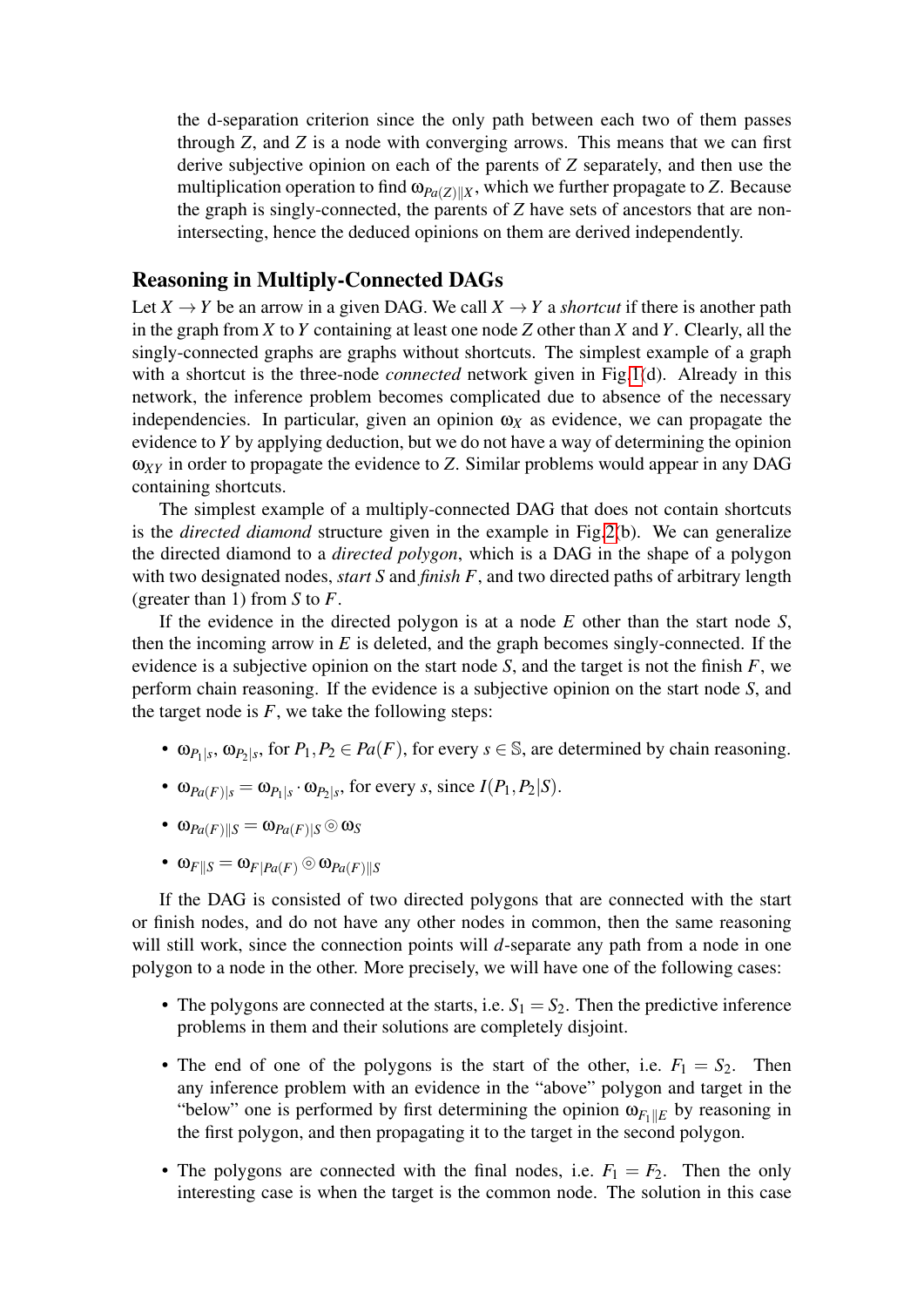

<span id="page-8-1"></span>Figure 2: a) A graph of a problematic type, b) The graph of the scholarship example

|                                                                                                                                                          | $\begin{vmatrix} b_w & b_{\overline{w}} & u_W & a_w & p_w \end{vmatrix}$ |  |                                                                                                                                                         |  | $\begin{vmatrix} b_t & b_{\bar{t}} & u_{\bar{T}} & a_t & p_t \end{vmatrix}$ |  |
|----------------------------------------------------------------------------------------------------------------------------------------------------------|--------------------------------------------------------------------------|--|---------------------------------------------------------------------------------------------------------------------------------------------------------|--|-----------------------------------------------------------------------------|--|
|                                                                                                                                                          |                                                                          |  |                                                                                                                                                         |  |                                                                             |  |
| $\begin{array}{c cc}\n\hline\n\omega_{W d} & 0.60 & 0.20 & 0.20 & 0.5 & 0.7 \\ \hline\n\omega_{W \bar{d}} & 0.30 & 0.30 & 0.40 & 0.5 & 0.5\n\end{array}$ |                                                                          |  | $\begin{array}{c cc} \hline \varpi_{\mid d} & 0.20 & 0.10 & 0.70 & 0.20 & 0.34 \\ \varpi_{\mid \bar{d}} & 0.05 & 0.85 & 0.10 & 0.20 & 0.07 \end{array}$ |  |                                                                             |  |

<span id="page-8-2"></span>Figure 3: Conditional opinions on *W* and *T* given the values of *D*

is provided by deducing opinions on the parents of the target node first (which will be a deduction from the new opinion on the evidence node, for the group of parents that are in the same polygon as the evidence node, or a deduction from the opinion on the root (start) node, for the group of parents that are not in the same polygon as the evidence node). Then, the deduced opinions on the two (independent) groups of parents are multiplied and propagated to the target by deduction.

The case of more than two polygons connected in the above described way is dealt with in a similar way. Similar methods apply in a graph structure obtained by connecting a singly-connected graph at one of the end nodes of a directed polygon. Fig[.2\(](#page-8-1)a) shows an example of a simple DAG that does not belong to the above discussed categories. The propagation from *D* to *S* in this network would require the set of conditional opinions  $\omega_{W|D}$ , in order to multiply them with the corresponding opinions from  $\omega_{T|D}$  (*I*(*W*,*T*|*D*)) and propagate them further to the target, but we do not have a way to determine  $\omega_{W|D}$ from the information provided in the graph.

### <span id="page-8-0"></span>4 Example

Consider the following situation depicted in Fig[.2\(](#page-8-1)b): A student can be granted a college scholarship (*S*) if she wins a race. Using doping (*D*) would increase the chances of her winning the race  $(W)$  at the same time increasing the chances of her testing positive on the doping test  $(T)$  after the race. Another student (we will call her "the analyst") competing for the same scholarship wants to predict the racers' chances of receiving the scholarship having an opinion on her use of doping.

We assume all the variables in the example are binary and denote the two states of a variable *X* by *x* and  $\bar{x}$ . The conditional opinions  $\omega_{W|D}$  on the influence of doping on the results in the race are given in the left table of Fig[.3.](#page-8-2) The beliefs and uncertainty in these opinions are subjective estimates of the analyst based on common sense and the current situation, while, in the absence of relevant statistics, the base rates are uniform. The analyst's opinions about the accuracy of the doping test are given in the right table of Fig[.3](#page-8-2) and are based on gathered opinions from experts in the laboratory. We can see that the test is very uncertain when there is doping, but still the chances are double for it being accurate rather than inaccurate. In the case of no doping, it will most certainly give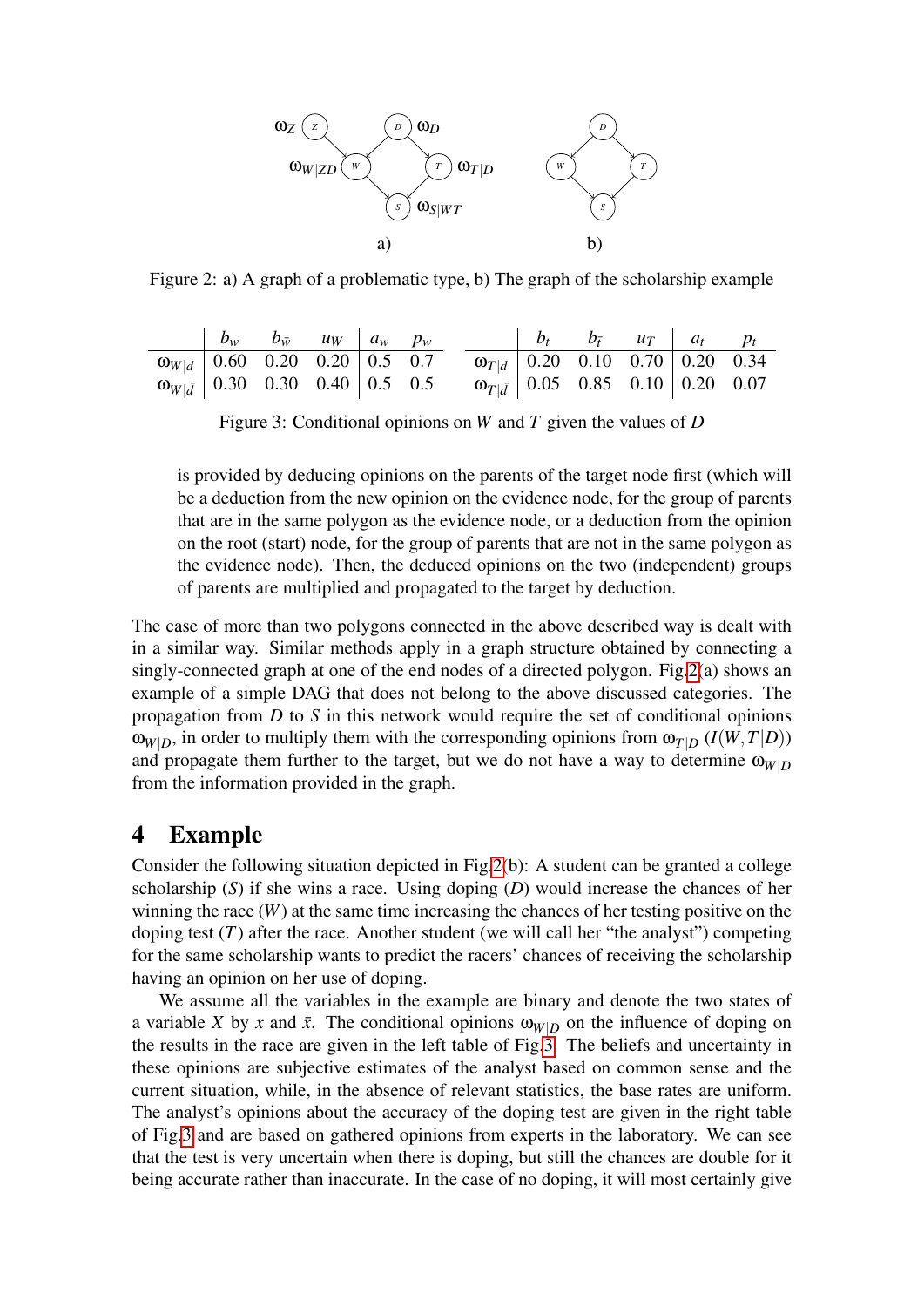|                                                                                                                                                                                                                                                            |  | $b_s$ $b_{\bar{s}}$ $u_s$ $a_s$ $p_s$ |  |
|------------------------------------------------------------------------------------------------------------------------------------------------------------------------------------------------------------------------------------------------------------|--|---------------------------------------|--|
|                                                                                                                                                                                                                                                            |  |                                       |  |
|                                                                                                                                                                                                                                                            |  |                                       |  |
|                                                                                                                                                                                                                                                            |  |                                       |  |
| $\begin{tabular}{l cccccc} $\omega_{S wt}$ & 0.1 & 0.3 & 0.6 & 0.5 & 0.40 \\ $\omega_{S wt}$ & 0.8 & 0.1 & 0.1 & 0.5 & 0.85 \\ $\omega_{S \bar{wt}}$ & 0.0 & 1.0 & 0.0 & 0.5 & 0.00 \\ $\omega_{S \bar{wt}}$ & 0.1 & 0.8 & 0.1 & 0.5 & 0.15 \end{tabular}$ |  |                                       |  |

<span id="page-9-0"></span>Figure 4: Conditional opinions on *S* given *W* and *T*

|                        | $b_{wt}$ | $b_{\rm wf}$ $b_{\bar{\rm wt}}$                                     | $b_{\bar{w}\bar{t}}$ $u_{WT}$                                                                                                                                   |  |
|------------------------|----------|---------------------------------------------------------------------|-----------------------------------------------------------------------------------------------------------------------------------------------------------------|--|
|                        |          |                                                                     | $\begin{array}{c ccccc}\n\omega_{WT d} & 0.1935 & 0.2840 & 0.0575 & 0.0200 & 0.4450 \\ \omega_{WT d} & 0.0150 & 0.3850 & 0.0150 & 0.3850 & 0.2000\n\end{array}$ |  |
| $\omega_{WT \bar{d} }$ |          |                                                                     |                                                                                                                                                                 |  |
| $a_{WT}$               |          | $\vert 0.1000 \quad 0.4000 \quad 0.1000 \quad 0.4000$               |                                                                                                                                                                 |  |
| PWT d                  |          | $\begin{array}{cccc} 0.2380 & 0.4620 & 0.1020 & 0.1980 \end{array}$ |                                                                                                                                                                 |  |
|                        |          | $p_{WT d}$ 0.0350 0.4650 0.0350 0.4650                              |                                                                                                                                                                 |  |

<span id="page-9-1"></span>Figure 5: Conditional opinions on (*W*,*T*) given *D*

the correct results, with small chances of giving false positive result based on presence of similar substances. Statistically, the test has shown positive in 20% of the cases.

Granting the scholarship is not completely guaranteed by winning the race and testing negatively on the doping test, it is also based on availability and competition. Also, there is a little chance that the committee decides to grant the scholarship to the winner in case the test shows positive. On the other hand, it can happen that the racer in question does not win the race, but shows dedication and is clean on the test, and obtains the scholarship. The only deterministic case is when the racer does not win and tests positive on the doping test, which results in not obtaining the scholarship. The corresponding opinions are given in Fig[.4.](#page-9-0) The base rate is non-informative.

Assume the analyst has a subjective opinion on the racer taking doping or not given by  $\omega_D = (b_D, u_D, a_D)$ , where  $b_D = (0.40, 0.10)$ ,  $u_D = 0.50$ , and  $a_d = a_{\bar{d}} = 0.50$  and resulting  $p_d = 0.65$ . Based on that, she wants to derive a subjective opinion on the racer winning the scholarship, the opinion  $\omega_{S\parallel D}$ . Following the procedure described in Section [3,](#page-7-0) we first derive the opinions in the set  $\omega_{WT|D}$  by multiplication:  $\omega_{WT|d} = \omega_{W|d} \cdot \omega_{T|d}$ . The results are presented in Fig[.5.](#page-9-1) Then we apply deduction to obtain  $\omega_{W T\parallel D}$  from  $\omega_{W T\parallel D}$  and ω<sub>*D*</sub>. At the end we apply one more deduction to obtain  $ω_{S||D}$  from  $ω_{S||WT}$  and  $ω_{WT||D}$ . The results of these deductions are given in Fig[.6.](#page-9-2)

The resulting opinion suggests belief that is slightly in favor of the racer not winning the scholarship, but we can clearly see that there is a significant amount of uncertainty in this opinion. We can imagine that operating with probabilities only, i.e. excluding the uncertainty factor, is comparable with operating with the projected probabilities here. In this example, it would give the same impression about not obtaining being more probable than obtaining the scholarship, but the uncertainty in this fact (that could be anything from

|                                                |  | $b_{wt}$ $b_{w\bar{t}}$ $b_{\bar{w}\bar{t}}$ $b_{\bar{w}\bar{t}}$ $u_{WT}$ |  |                                          | $b_s$ $b_{\bar{s}}$ $u_s$ |  |
|------------------------------------------------|--|----------------------------------------------------------------------------|--|------------------------------------------|---------------------------|--|
| $\omega_{WT  D}$ 0.125 0.294 0.036 0.240 0.305 |  |                                                                            |  | $\omega_{\text{S}}$    0.272 0.331 0.397 |                           |  |
|                                                |  | $a_{WT}$   0.100 0.400 0.100 0.400                                         |  | $a_{\rm S}$   0.500 0.500                |                           |  |
| $p_{WT  D}$   0.155 0.416 0.067 0.362          |  |                                                                            |  | $p_{S  D}$   0.470 0.530                 |                           |  |

<span id="page-9-2"></span>Figure 6: Deduced opinions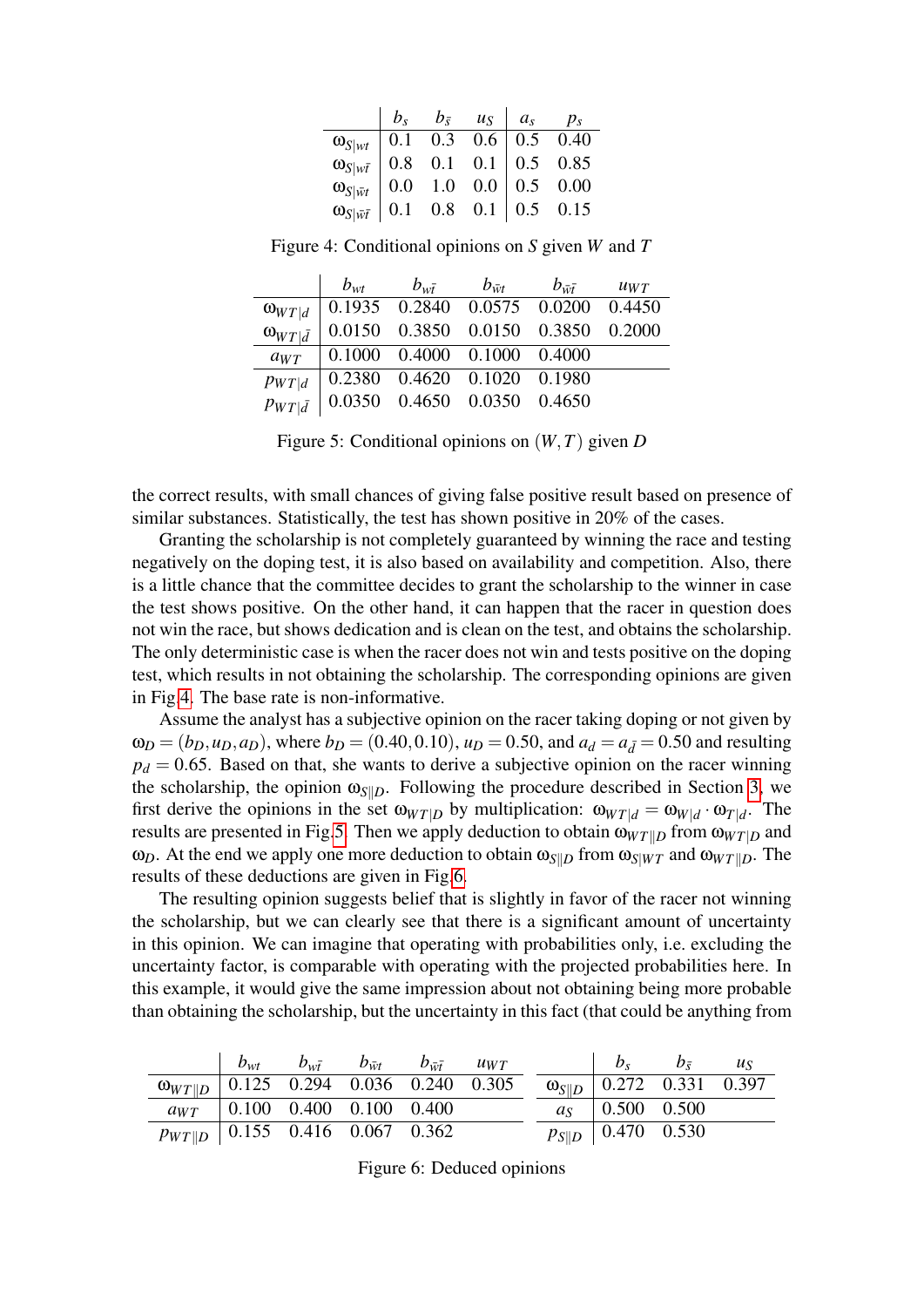0 to 1) would be ignored.

### <span id="page-10-1"></span>5 Conclusions and Future Work

In dealing with uncertain probabilistic information, we usually operate with probability estimates where the nature and the amount of evidence they are based on is rarely explicit. The advantage of reasoning with subjective opinions is that it deals with beliefs, uncertainty about them, and prior statistical information at the same time. In that way it enables control over more complex information, returning a more accurate portrait of the modelled situation. The projected probability of a subjective opinion is an estimate for the unknown probability distribution, in which the prior information acts as a backup for the beliefs as much as it is needed (depending on the uncertainty mass).

Subjective Bayesian networks are "uncertain" Bayesian networks whose local modes are subjective opinions instead of probability distributions. In view of the Dirichlet representaton of subjective opinions, SBNs can be seen as credal networks in a hierarchical form [\(Antonucci et al., 2014\)](#page-10-2), where the hierarchical credal sets  $(K(X), \pi)$ that correspond to the local conditional distributions are such that  $K(X)$  consists of all the possible distributions of *X*, and  $\pi$  is a Dirichlet density function over  $K(X)$  with parameters determined by the elements of the subjective opinions. Evidence in SBNs in general takes the form of subjective opinions on some of the network's variables, which enables reasoning over partial observations or soft evidence in SBNs. This is, in a sense, a generalization of Jeffrey's updating [\(Jeffrey, 1983\)](#page-11-15) (where evidence takes the form of a new probability distribution over some of the variables) since subjective opinions are generalization of probability distributions.

We proposed a method for predictive reasoning in SBNs with singly-connected DAGs and multiply-connected DAGs of certain types. The proposed method combines the use of deduction and multiplication operation along the paths from the evidence to the target variable in a way that minimizes the number of applied operations in order to provide a better approximation of the ground truth. The probabilistic inference in BNs, and in particular inferring the marginal probabilities of the nodes, is proven to be NPhard [\(Cooper, 1990\)](#page-11-16). Since BNs can be considered as SBNs in which all the subjective opinions are dogmatic (all the uncertainty masses are zero), the problem of determining the marginal probabilities in BNs reduces to a predictive reasoning problem in SBNs and we can conclude that the latter is NP-hard as well.

In future work we want to extend the method to be able to do predictive reasoning in any type of DAGs. Also, evaluation of the procedure as well as a comparison with methods for opinion update based on the Dirichlet representation of subjective opinions [\(Kaplan and Ivanovska, 2016\)](#page-11-17) will be a part of future work. We are currently working on developing general inference methods for opinion update in SBNs, which will apply to inference problems with any position of the evidence and target variable in the graph, and also to multiple evidence and target variables. In addition to predictive reasoning, this will open the possibilities for diagnostic and combined reasoning.

### References

- <span id="page-10-0"></span>K. A. Andersen and J. N. Hooker. Bayesian logic. *Decis. Support Syst.*, 11(2):191–210, 1994.
- <span id="page-10-2"></span>A. Antonucci, A. Karlsson, and D. Sundgren. Decision Making with Hierarchical Credal